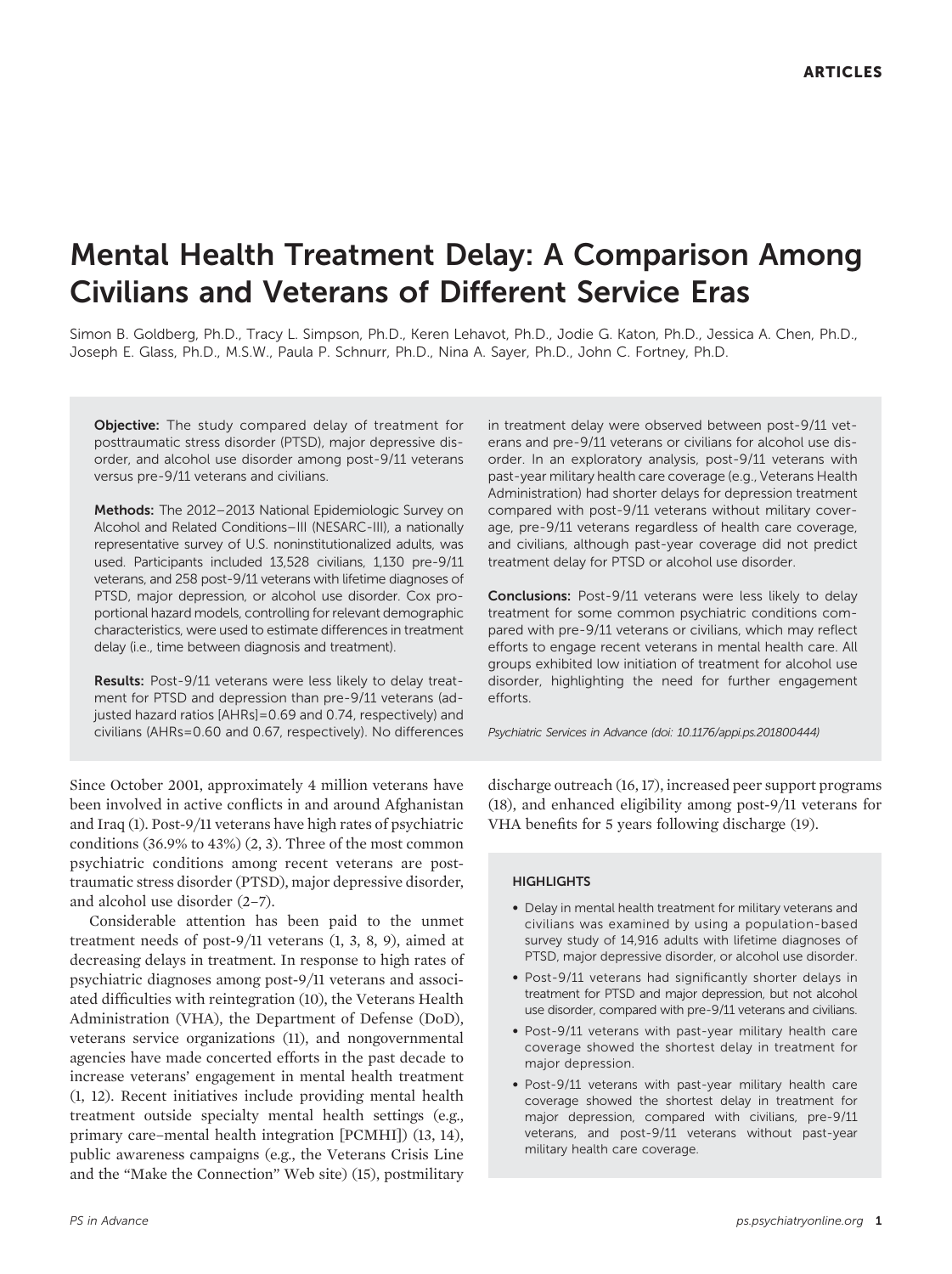Nonetheless, recent evaluations indicate that there are substantial remaining unmet mental health needs among post-9/11 veterans. For example, 31% of post-9/11 veterans with alcohol use disorder received mental health treatment in the past year (8), and 48% of soldiers screening positive for PTSD after deployment received mental health treatment in the past 6 months (9). Failure to engage in and delay in mental health treatment are common within the general U.S. population. Data collected between 2001 and 2003 in the National Comorbidity Survey Replication indicate that, on average, individuals with PTSD, depression, and alcohol use disorder delay treatment after symptom onset for 12, 8, and 9 years, respectively (20). Treatment delay is associated with persistent symptoms, adverse functional outcomes, and social costs (21, 22). Given substantial changes in policy and initiatives to increase veteran engagement in mental health care, it is important to use recent epidemiological data to understand whether treatment delay among post-9/11 veterans is comparable with delay among veterans of prior service eras and among civilians.

This study compared treatment delay for PTSD, depression, and alcohol use disorder among post-9/11 veterans and veterans of prior service eras and civilians. On the basis of recent initiatives and policy changes aimed at engaging recent veterans in mental health care, we expected shorter treatment delays among post-9/11 veterans compared with pre-9/11 veterans and civilians. We employed data from the National Epidemiologic Survey on Alcohol and Related Conditions–III (NESARC-III), a nationally representative survey of the general U.S. population (23).

## **METHODS**

All procedures for NESARC-III data collection were approved by the institutional review boards of the National Institutes of Health and Westat, Inc. This study was approved by the Institutional Review Board at the U.S. Department of Veterans Affairs Puget Sound Health Care System–Seattle Division.

## Sample

The NESARC-III used probability sampling to select a representative sample of noninstitutionalized U.S. residents ages 18 and older who were not on active duty in the military during 2012–2013 (23). Individual counties or groups of contiguous counties served as primary sampling units; census blocks served as secondary sampling units; and households within secondary sampling units served as tertiary sampling units, with eligible adults randomly selected within households (23). Hispanic, black, and Asian respondents were oversampled. The full NESARC-III sample was 36,309 respondents, with a response rate of 60.1%, comparable to other U.S. national surveys (24).

## Measures

Psychiatric diagnoses and symptom severity. The Alcohol Use Disorder and Associated Disabilities Interview

Schedule–5 (AUDADIS-5) is a validated, in-person diagnostic interview used to measure DSM-5 criteria for PTSD, major depressive disorder, and alcohol use disorder (25, 26). To receive a lifetime diagnosis of PTSD in NESARC-III, an individual must report witnessing, learning about, or experiencing at least one of 19 potentially traumatic events (criterion A) along with experiencing one or more intrusion symptoms (criterion B), one or more avoidance symptoms (criterion C), three or more negative mood or cognitive changes (criterion D), and three or more increased arousal symptoms (criterion E). This definition requires that more symptoms be present for criteria D and E than does DSM-5, which requires only two; however, it has been used in other studies based on NESARC-III (27, 28). Lifetime major depressive disorder and alcohol use disorder diagnoses were assessed with the AUDADIS-5, consistent with DSM-5 criteria (23, 29). As metrics of severity, counts of lifetime symptoms of each disorder were calculated from a list of potential symptoms (PTSD, N=20; depression, N=9; and alcohol use disorder, N=11).

Treatment delay. Among those meeting lifetime diagnostic criteria for PTSD, major depressive disorder, or alcohol use disorder, a single item assessed age at onset of diagnosis and a separate item assesses age when help was first received for that disorder, if ever. Additional items assessed various types of help received (e.g., inpatient treatment and self-help group). We categorized treatment types into formal (e.g., inpatient treatment) or informal (e.g., self-help group) (see Supplemental Table 1 in the online supplement).

For survival analyses, the dependent variable was the length of time in years between the onset of diagnosis and first receipt of care (formal or informal). Those who did not report ever receiving treatment at the time of the survey were censored. A portion of respondents reported receiving treatment before onset of diagnosis, yielding negative values for estimates of time to treatment (PTSD: N=95, 4.1%; depression: N=552, 7.5%; alcohol use disorder: N=455, 4.6%). To avoid introducing bias through imputation of our dependent variable, negative values were coded as missing. Veteran status (active duty or not) was not associated with likelihood of reporting a negative time to treatment (see Supplemental Table 3 in the online supplement).

Explanatory variables. The primary predictor of interest was veteran status, which was assessed by the question, "Have you ever served on active duty in the U.S. Armed Forces, Military Reserves, or National Guard?" Respondents answering "Yes, on active duty in past, but not now" were classified as veterans. Those indicating having trained in the National Guard and Reserve (N=200) but no other service or those with unknown veteran status (N=8) were excluded from analyses because of ambiguity regarding whether they should be categorized as veterans or civilians. Subsequent items assessed time periods of active duty. Individuals who endorsed any service post-9/11 were categorized as post-9/11 veterans, and those who did not were categorized as pre-9/11 veterans.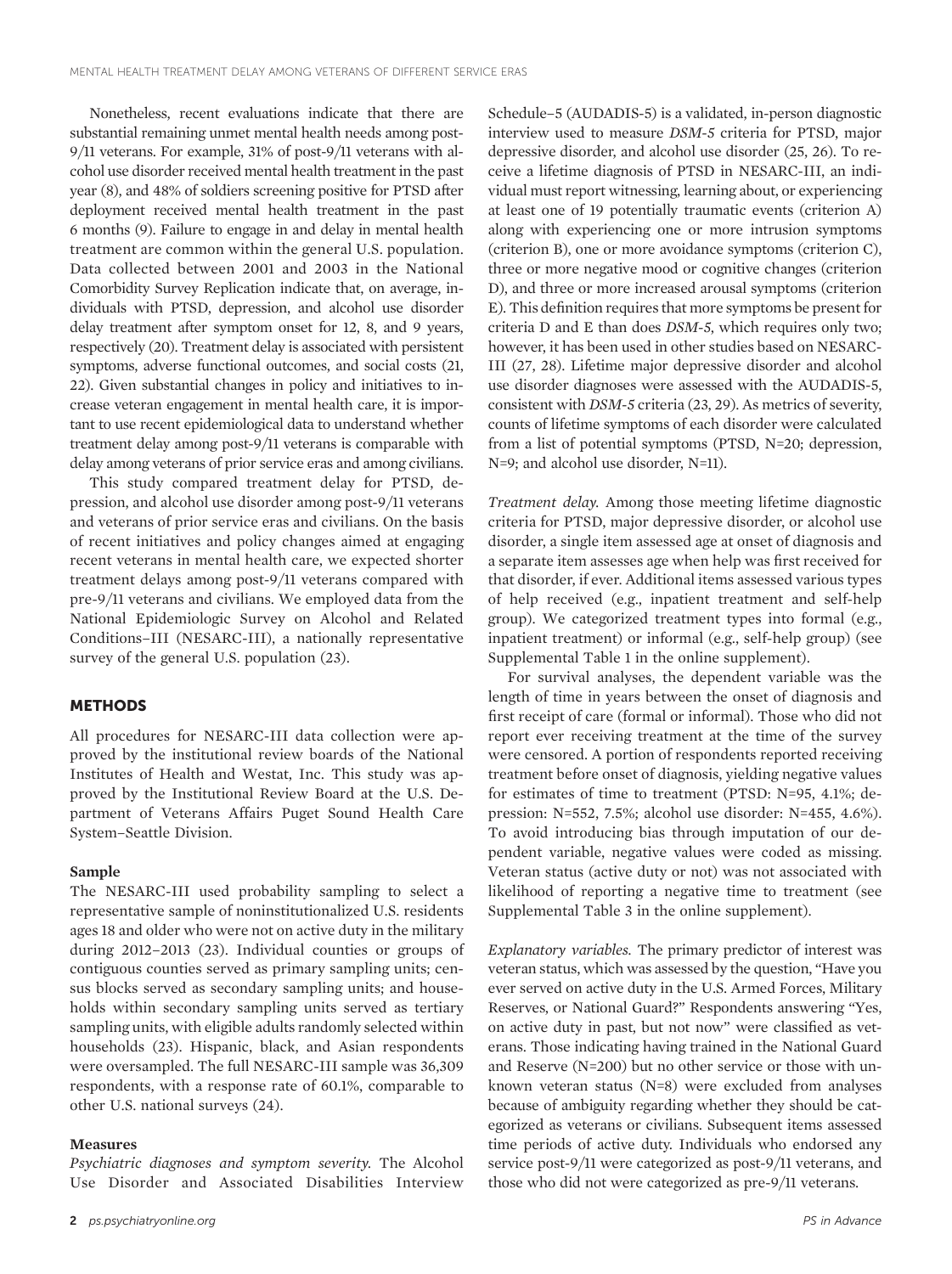| 3                                                     |  |
|-------------------------------------------------------|--|
|                                                       |  |
|                                                       |  |
|                                                       |  |
|                                                       |  |
|                                                       |  |
|                                                       |  |
|                                                       |  |
|                                                       |  |
|                                                       |  |
|                                                       |  |
|                                                       |  |
|                                                       |  |
|                                                       |  |
|                                                       |  |
|                                                       |  |
| こりころ                                                  |  |
|                                                       |  |
|                                                       |  |
|                                                       |  |
|                                                       |  |
|                                                       |  |
|                                                       |  |
|                                                       |  |
|                                                       |  |
|                                                       |  |
|                                                       |  |
|                                                       |  |
| S NA                                                  |  |
| 1<br>2<br>2<br>2<br>2                                 |  |
| ۱                                                     |  |
|                                                       |  |
| j                                                     |  |
| í                                                     |  |
|                                                       |  |
|                                                       |  |
|                                                       |  |
|                                                       |  |
|                                                       |  |
|                                                       |  |
|                                                       |  |
|                                                       |  |
| vsurvev                                               |  |
|                                                       |  |
|                                                       |  |
|                                                       |  |
| ֕                                                     |  |
|                                                       |  |
|                                                       |  |
|                                                       |  |
|                                                       |  |
|                                                       |  |
|                                                       |  |
|                                                       |  |
|                                                       |  |
|                                                       |  |
|                                                       |  |
|                                                       |  |
| l                                                     |  |
| ֦֖֚֘֝֕֕<br>י                                          |  |
| j<br>j<br>֦֧֦֧֦֧֦֧֦֧֦֧֦֧֦֧֦֧֦֧֦֧֦֧֦֧֦֧֦֧֦֧֦֧֧֚֚֚֚֬֜֓֓ |  |
| ŕ                                                     |  |
|                                                       |  |

| TABLE 1. Demographic characteristics of 14,916 survey respondents with PTSD, major depressive disorder, and alcohol use disorder, by veteran and service era status <sup>a</sup> |                   |                | PTSD ( $N = 2,335$ )                             |              |                                          |              |                          |                     | Major depressive disorder (N= 7,406) |               |                     |                      |                   |              | Alcohol use disorder (N= 9,943) |              |                     |              |
|----------------------------------------------------------------------------------------------------------------------------------------------------------------------------------|-------------------|----------------|--------------------------------------------------|--------------|------------------------------------------|--------------|--------------------------|---------------------|--------------------------------------|---------------|---------------------|----------------------|-------------------|--------------|---------------------------------|--------------|---------------------|--------------|
|                                                                                                                                                                                  |                   | Veterans       |                                                  |              |                                          |              |                          | Veterans            |                                      |               |                     |                      |                   | Veterans     |                                 |              |                     |              |
|                                                                                                                                                                                  | Pre-9/11 (N=172)  |                | Post-9/11 (N=57)                                 |              | Civilians $(N=2,106)$                    |              | $Pre-9/11 (N=414)$       |                     | Post-9/11 (N=92)                     |               | Civilians (N=6,900) |                      | Pre-9/11 (N=879)  |              | Post-9/11 (N=211)               |              | Civilians (N=8,853) |              |
| Variable                                                                                                                                                                         | z                 | $\approx$      | z                                                | $\approx$    | Z                                        | $\approx$    | z                        | $\approx$           | z                                    | $\approx$     | z                   | $\approx$            | z                 | $\approx$    | z                               | $\approx$    | z                   | $\approx$    |
| Male                                                                                                                                                                             | 140               | 84.7           | $\frac{4}{4}$                                    | 69.8         | $\overline{\mathsf{O}}$<br>$\frac{1}{6}$ | 26.0         | 346                      | 86.9                | 63                                   | 74.0          | 1,914               | 30.3                 | 801               | 93.0         | 163                             | 79.4         | 4,567               | 55.3         |
| $18 - 29$<br>Age                                                                                                                                                                 |                   |                |                                                  |              |                                          |              | $\overline{\phantom{0}}$ |                     |                                      |               | 1,524               |                      | $\circ$           |              |                                 | 35.0         | 2,722               | 30.4         |
| $30 - 44$                                                                                                                                                                        |                   | $-6$<br>$-4.2$ |                                                  | 35.7<br>42.8 |                                          | 25.3<br>30.8 | $58$                     | $\ddot{\vec{z}}$ is | 57                                   | 36.1<br>46.3  | 2,128               |                      | 137               | 16.3         | $8\overline{5}$                 | 43.8         |                     | 31.7         |
| $45 - 64$                                                                                                                                                                        | $26$<br>102<br>43 | 55.0           | $\begin{array}{c} 23 \\ 24 \\ 36 \\ \end{array}$ | 21.5         | 494<br>707<br>402                        | 36.4         | 243                      | 55.0                | $\Xi$                                | 13.4          | 2,522               | 22.1<br>28.3<br>38.5 | 468               | 47.8         | $59$ $\circ$                    | 19.8         | 2,946<br>2,750      | 32.8         |
| $\geq 65$                                                                                                                                                                        |                   | 30.2           | $\circ$                                          |              |                                          | 7.5          | 112                      | 30.5                | $\overline{ }$                       | 4.2           | 726                 | 111                  | 274               | 35.9         |                                 | 14           | 435                 | 5.1          |
| Non-Hispanic<br>Race-ethnicity<br>white                                                                                                                                          | 105               | 69.7           | 28                                               | 64.6         | ${}^{\infty}$<br>1,17                    | 68.4         | 292                      | 80.1                | 55                                   | 70.2          | 4,296               | 73.8                 | 615               | 81.5         | 128                             | 70.9         | 5,411               | 73.4         |
| Non-Hispanic<br>black                                                                                                                                                            | 42                | 15.7           | $\frac{16}{1}$                                   | 19.5         | $\circ$<br>42                            | $11.4\,$     | 73                       | 9.8                 | $\frac{8}{2}$                        | $11.1\,$      | 1,090               | 8.6                  | 165               | 9.5          | 36                              | 10.6         | 1,511               | 8.9          |
| Non-Hispanic                                                                                                                                                                     | $\mathbb{Z}$      | 9.0            | $\sim$                                           | 3.7          | ம<br>$\Xi$                               | 6.1          | 20                       | 5.0                 | $\sim$                               | $\frac{9}{1}$ | 370                 | 5.6                  | $\overline{4}$    | 4.0          | $\supseteq$                     | 4.0          | 439                 | 5<br>ம்      |
| Hispanic<br>other                                                                                                                                                                | $\overline{2}$    | 5.5            | $\Xi$                                            | 12.2         | Σί<br>$\frac{1}{2}$                      | 14.2         | 29                       | 5.1                 | $\overline{\mathbb{L}}$              | 16.8          | 1,144               | 12.0                 | 58                | 5.0          | 57                              | 14.6         | 1,492               | 12.3         |
| $<$ \$20,000<br>Income                                                                                                                                                           | 51                | 24.1           | $\Box$                                           | 16.2         | 821                                      | 31.2         | 104                      | 20.6                | $\overline{1}$                       | 12.6          | 1,982               | 22.3                 | 209               | 16.5         | 53                              | 11.4         | 2,325               | 20.0         |
| Married                                                                                                                                                                          | 74                | 59.1           | 20                                               | 35.1         |                                          | 47.7         | 170                      | 55.1                | 38                                   | 44.1          | 2,909               | 52.6                 | 428               | 64.8         | 99                              | 53.3         | 3,758               | 52.9         |
| symptom<br>onset<br>Age at                                                                                                                                                       | $26.04 \pm 15.24$ |                | $23.02 + 11.35$                                  |              | $802$<br>23.43±17.52                     |              | 37.17 ± 17.21            |                     | 24.99 ± 11.39                        |               | $28.58 \pm 17.02$   |                      | $29.83 \pm 18.42$ |              | $24.50 + 11.55$                 |              | $25.79 \pm 13.08$   |              |
| treatment<br>$(M \pm SD)$<br>Type of<br>Sought                                                                                                                                   | 116               | 64.7           | 43                                               | 79.8         | 1,197                                    | 58.3         | 278                      | 69.4                | 67                                   | 76.3          | 4,646               | 69.3                 | 272               | 26.3         | 45                              | 17.5         | 1,738               | 19.2         |
| treatment<br>received                                                                                                                                                            |                   |                |                                                  |              |                                          |              |                          |                     |                                      |               |                     |                      |                   |              |                                 |              |                     |              |
| Informal<br>Formal                                                                                                                                                               | 42<br>115         | 24.9<br>64.2   | $\frac{1}{6}$<br>43                              | 79.8<br>35.9 | 1,170<br>332                             | 15.8<br>56.7 | $78$<br>274              | 68.6<br>19.4        | 65                                   | 74.8<br>19.9  | 1,070<br>4,561      | 68.2<br>14.6         | 235<br>233        | 22.3<br>22.7 | 33<br>$\overline{51}$           | 11.9<br>12.9 | 1,445<br>1,404      | 16.0<br>15.2 |
| Age at first                                                                                                                                                                     | $35.18 + 23.65$   |                | $28.22 \pm 14.18$                                |              | $27.40 \pm 22.48$                        |              | $40.23 + 20.04$          |                     | $26.99 + 12.61$                      |               | $30.89 + 20.19$     |                      | $32.76 + 24.96$   |              | 24.90±9.93                      |              | $28.98 + 28.52$     |              |
| $d$ elay ( $M \pm$ SD<br>treatment<br>Treatment<br>$(M \pm SD)$<br>$years)$ <sup>a</sup>                                                                                         | $9.35 + 19.31$    |                | $4.77 + 11.00$                                   |              | 6.10<br>$5.31 \pm 1$                     |              | $4.98 + 14.13$           |                     | $1.89 + 5.23$                        |               | $3.92 + 11.35$      |                      | $8.72 \pm 19.09$  |              | $3.53 + 11.00$                  |              | $6.17 + 21.77$      |              |
| symptoms<br>$(M \pm SD)$<br>N of                                                                                                                                                 | $16.04 + 3.14$    |                | $16.19 + 3.18$                                   |              | 3.52<br>$15.61 \pm 1$                    |              | $7.47 + 1.48$            |                     | $7.41 + 1.85$                        |               | $7.47 \pm 1.55$     |                      | $6.05 + 3.38$     |              | $5.42 + 3.28$                   |              | $5.68 + 3.49$       |              |
| VHA/TRICARE<br>coverage in<br>12 months<br>the past                                                                                                                              | 80                | 46.3           | 55                                               | 61.2         | $\circ$                                  |              | 144                      | 31.4                | 50                                   | 57.2          | $\circ$             |                      | 284               | 29.4         | 116                             | 57.6         | $\circ$             |              |
| <sup>a</sup> Computed only for those who reported seeking help. Individuals may be counted in more than one diagnosis category.                                                  |                   |                |                                                  |              |                                          |              |                          |                     |                                      |               |                     |                      |                   |              |                                 |              |                     |              |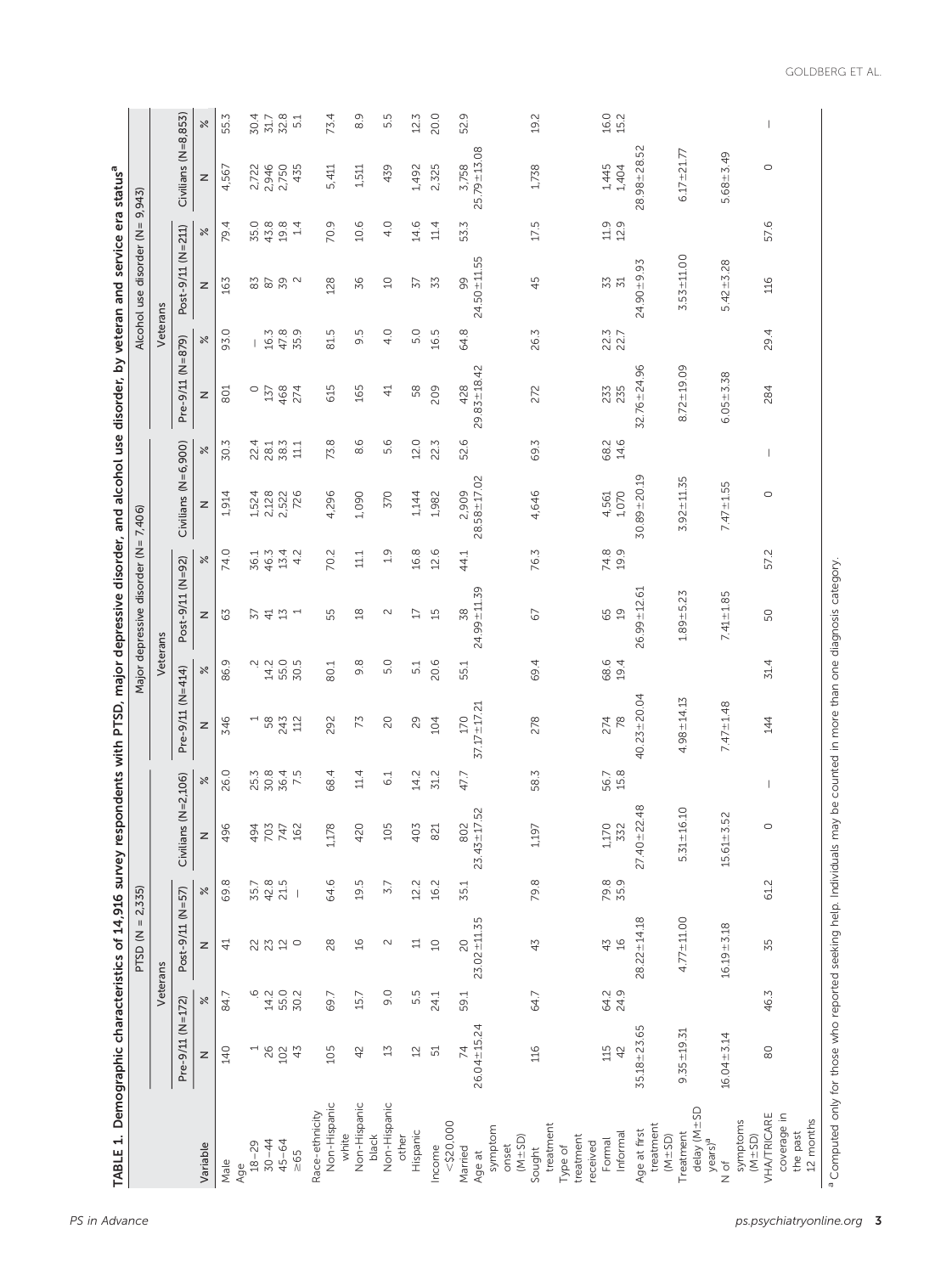|                                                                 |            | <b>PTSD</b><br>$(N=2,162)$ |      | Major depressive<br>disorder $(N=6,663)$ |      | Alcohol use disorder<br>$(N=9,300)$ |
|-----------------------------------------------------------------|------------|----------------------------|------|------------------------------------------|------|-------------------------------------|
| Predictor                                                       | <b>AHR</b> | 95% CI                     | AHR  | 95% CI                                   | AHR  | 95% CI                              |
| Veteran status<br>Specification 1 (reference:<br>post-9/11)     |            |                            |      |                                          |      |                                     |
| Civilian                                                        | .60        | $.47 - .76$                | .67  | $.53 - .85$                              | 1.19 | $1.78 - 1.81$                       |
| Pre-9/11<br>Specification 2 (reference:<br>civilian)            | .69        | $.49 - .96$                | .74  | $.56 - .98$                              | 1.16 | $.73 - 1.83$                        |
| Post-9/11                                                       | 1.67       | $1.31 - 2.13$              | 1.49 | $1.18 - 1.90$                            | .84  | $.55 - 1.27$                        |
| $Pre-9/11$                                                      | 1.15       | $.87 - 1.51$               | 1.10 | $.95 - 1.29$                             | .97  | $.79 - 1.20$                        |
| Male gender (reference: female)<br>Age group (reference: 18–29) | .92        | $.79 - 1.08$               | .71  | $.65 - .76$                              | 1.36 | $1.19 - 1.55$                       |
| $30 - 44$                                                       | .89        | $.76 - 1.05$               | 1.07 | $.99 - 1.16$                             | .86  | $.71 - 1.06$                        |
| $45 - 64$                                                       | .72        | $.60 - .86$                | .89  | $.82 - .97$                              | .97  | $.80 - 1.17$                        |
| $\geq 65$                                                       | .38        | $.28 - .52$                | .69  | $.61 - .79$                              | .77  | $.58 - 1.02$                        |
| Race-ethnicity (reference:<br>non-Hispanic white)               |            |                            |      |                                          |      |                                     |
| Non-Hispanic black                                              | .72        | $.61 - .86$                | .65  | $.59 - .71$                              | 1.15 | $.96 - 1.37$                        |
| Non-Hispanic other                                              | .81        | $.62 - 1.06$               | .68  | $.59 - .79$                              | 1.42 | $1.11 - 1.82$                       |
| <b>Hispanic</b>                                                 | .72        | $.61 - .86$                | .68  | $.62 - .74$                              | 1.04 | $.88 - 1.24$                        |

TABLE 2. Predictors of treatment delay by 14,916 survey respondents with PTSD, major depressive disorder, and alcohol use disorder<sup>a</sup>

 $a$  Results are from Cox proportional hazards models (N=14,088) that controlled for age, gender, and race-ethnicity. Sample sizes for Cox models are reduced from the full sample because of missingness for one or more modeled variables. Smaller adjusted hazard ratios (AHRs) reflect longer delays in seeking treatment, and larger AHRs reflect shorter delays.

Given that efforts by the VHA and DoD may have contributed to increased probability of treatment for post-9/11 veterans, in exploratory analyses we included a survey item that asked respondents whether they were enrolled in VHA, CHAMPVA, or CHAMPUS/TRICARE in the past 12 months. This variable, referred to as VHA/TRICARE, was set to zero for civilian respondents. All post-9/11 veterans are eligible for VHA for 5 years after discharge. CHAMPVA is available only to dependents of veterans and thus is not a relevant response option for veterans. TRICARE is available only to retired military personnel. Because almost none of the post-9/11 veterans were over age 65 and relatively few were between 45 and 64, the VHA/TRICARE variable mostly represents enrollment in VHA. For the pre-9/11 veteran groups, this variable likely represents a combination of VHA enrollment and TRICARE coverage. The VHA/TRICARE variable does not indicate whether veterans actually use VHA/TRICARE services. Thus analyses including VHA/ TRICARE coverage were considered exploratory. We created a five-level variable reflecting VHA/TRICARE coverage, veteran status, and era of service (civilians, pre-9/11 veterans with or without past year VHA/TRICARE coverage, and post-9/11 veterans with or without past year VHA/ TRICARE coverage).

Demographic covariates. Demographic characteristics that could not be influenced by military service (age, gender, and race-ethnicity) and that have been previously linked with treatment seeking (30, 31) were included as covariates. Sensitivity analyses included other demographic characteristics

that could be influenced by military service (marital status and income).

## Analysis Procedures

All analyses were adjusted for clustering, oversampling, and nonresponse and were weighted to represent the U.S. noninstitutionalized population, accounting for the complex survey design of NESARC-III. Survival analysis was used to model delay in treatment, while accounting for individuals who had not received treatment at the time of the survey (rightcensoring) (32). Cox proportional hazard models were constructed by using the "svycoxph" function in the "survey" package in R (33, 34). A lower cumulative hazard represents a longer delay in treatment. Models

were run separately for each diagnostic category (PTSD, depression, and alcohol use disorder) by using the subsample of individuals who met criteria for a lifetime diagnosis of the given disorder. An individual could be present in more than one subsample.

Subsequent sensitivity analyses assessed several potential sources of bias by controlling for additional demographic covariates that could be influenced by military service (marital status and income); restricting the sample to male respondents to account for the possibility that the increasing representation of women in the military influenced patterns of treatment among recent veterans (31); restricting treatment to formal care only, to assess exposure to more effective treatments; controlling for the co-occurrence of the other psychiatric disorders of interest (PTSD, depression, and alcohol use disorder), given that comorbidity has been associated with reduced treatment delay (31); and controlling for severity of PTSD, depression, and alcohol use disorder to rule out the possibility that differences in treatment delay were driven by differences in severity (22).

A final set of models examined the relationship between past-year VHA/TRICARE coverage and treatment delay to explore the possibility that treatment delay was influenced by efforts within VHA- or TRICARE-affiliated clinics to engage recent veterans in mental health treatment.

# RESULTS

The sample included 14,916 unique respondents, including those with a lifetime diagnosis of PTSD (N=2,335), major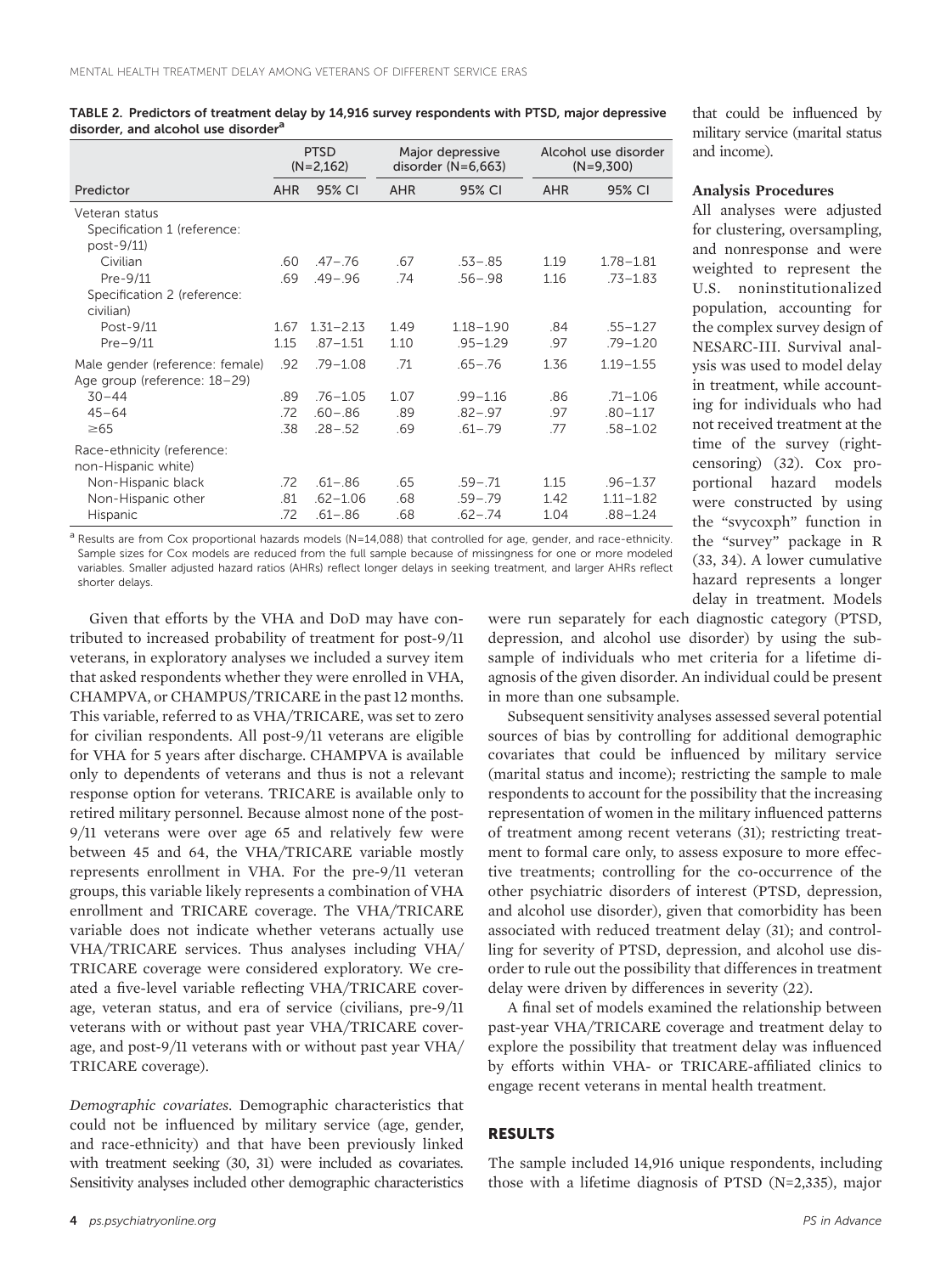



a The survival curve depicts Kaplan-Meier estimates of the length of time in years between the onset of (A) PTSD, (B) MDD, and (C) AUD and first receipt of care among 14,088 survey respondents, by veteran status and era of service (pre- or post-9/11). The values on the vertical axis indicate the percentage of respondents who have not received care by a given point in time. The (D) forest plot displays hazard ratios (HRs) and 95% confidence intervals indicating the instantaneous risk of receipt of treatment. HRs below 1 indicate that the comparison group delayed treatment longer than post-9/11 veterans. HRs are from Cox proportional hazard models adjusted for age, gender, and race-ethnicity.

depressive disorder (N=7,406), and alcohol use disorder (N=9,943). A majority of the sample were civilians (N=13,528), with 1,130 pre-9/11 veterans and 258 post-9/11 veterans (Table 1). Across all three groups, most respondents with lifetime PTSD received treatment for PTSD (58.3%–79.8%, in weighted percentages), and the majority with lifetime major depressive disorder received treatment for depression (69.3%–76.3%). Consistent with prior reports, a considerably smaller percentage of respondents with alcohol use disorder received treatment for alcohol use disorder (17.5%–26.3%) (23). (See Supplemental Table 2 in the online supplement for comparisons between pre-9/11 veterans, post-9/11 veterans, and civilians on the probability of ever receiving treatment.)

On the basis of unadjusted Kaplan-Meier models, median survival time (time at which 50% had received treatment) was shortest among post-9/11 veterans for PTSD (median=2.5 years versus 16.0 years for pre-9/11 veterans and 15.0 years for civilians) and for depression (1.0 years versus 7.0 years and 5.0 years, respectively). Median survival times could not be computed for alcohol use disorder, given that fewer than 50% of members in each group ever received treatment .

Cox proportional hazard models included 14,088 respondents with complete data (828 respondents were excluded, largely because of missing treatment data). Several demographic variables were associated with treatment delay (Table 2). In particular, men showed longer delays for depression treatment and shorter delays for alcohol use disorder treatment than women. Older individuals showed longer delays for PTSD and depression treatment than younger individuals. Black and Hispanic individuals showed longer delays for PTSD and depression treatment than non-Hispanic white individuals.

When post-9/11 veterans were specified as the reference group (specification 1), post-9/11 veterans with PTSD were less likely to delay PTSD treatment than both pre-9/11 veterans (adjusted hazard ratio [AHR]= 0.69, 95% CI=0.49–0.96) and civilians (AHR=0.60, 95% CI=0.47–0.76) (Table 2, Figure 1), after the analyses

were adjusted for age, gender, and race-ethnicity. Similarly, post-9/11 veterans with depression were less likely to delay depression treatment than both pre-9/11 veterans (AHR=0.74, 95% CI=0.56–0.98) and civilians (AHR=0.67, 95% CI=0.53–0.85). No differences in treatment delay were observed between post-9/11 veterans and pre-9/11 veterans or civilians for alcohol use disorder. In models with civilians as the reference group (specification 2), pre-9/11 veterans and civilians did not differ in treatment delay for any of the three disorders.

In a series of five sensitivity analyses, post-9/11 veterans were less likely to delay PTSD and depression treatment than both pre-9/11 veterans and civilians, with one exception (Table 3). There was no difference between post-9/11 veterans and pre-9/11 veterans in delay of formal— as opposed to formal or informal—depression treatment.

In exploratory analyses, past-year VHA/TRICARE coverage was not associated with PTSD treatment delay (see Supplemental Table 4 in the online supplement). In particular, no differences were found in PTSD treatment delay between post-9/11 veterans with and without past-year VHA/TRICARE coverage (specification 1). Post-9/11 veterans with and without past-year VHA/TRICARE delayed PTSD treatment less than civilians did (AHR=1.70, 95% CI=1.24–2.34, and AHR=1.62, 95% CI=1.16–2.27, respectively) (specification 2).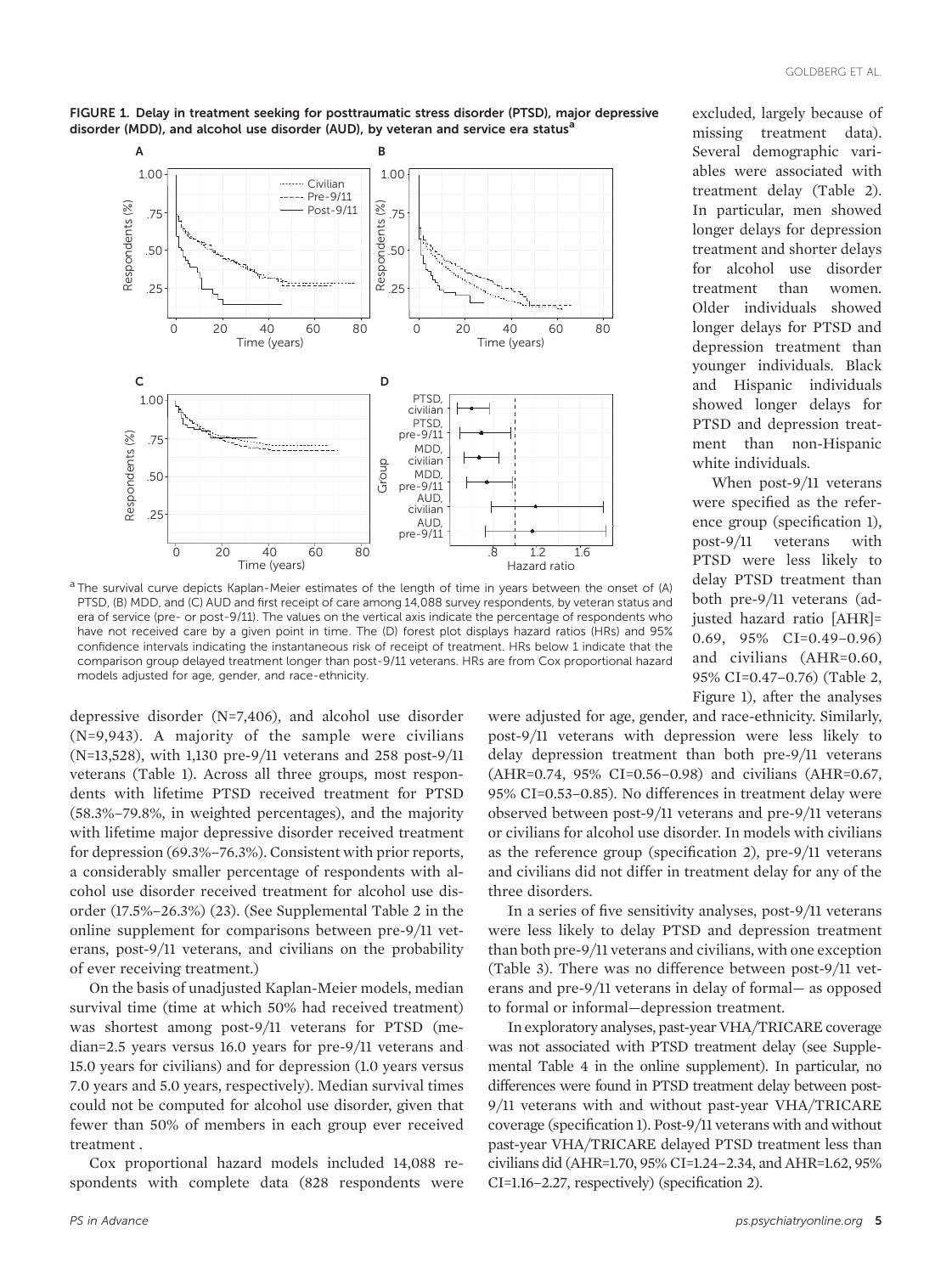|                                    | <b>PTSD</b> |             | Major depressive<br>disorder |              | Alcohol<br>use disorder |              |
|------------------------------------|-------------|-------------|------------------------------|--------------|-------------------------|--------------|
| Model and predictor                | <b>AHR</b>  | 95% CI      | <b>AHR</b>                   | 95% CI       | <b>AHR</b>              | 95% CI       |
| Additional covariates <sup>b</sup> |             |             |                              |              |                         |              |
| Civilian                           | .61         | $.48 - .78$ | .67                          | $.53 - .85$  | 1.15                    | $.75 - 1.75$ |
| Pre-9/11 veteran                   | .69         | $.49 - .98$ | .74                          | $.56 - .98$  | 1.13                    | $.72 - 1.79$ |
| Males only                         |             |             |                              |              |                         |              |
| Civilian                           | .58         | $.42 - .81$ | .64                          | $.48 - .86$  | 1.40                    | $.85 - 2.29$ |
| Pre-9/11 veteran                   | .57         | $.38 - .88$ | .70                          | $.49 - .99$  | 1.43                    | $.84 - 2.44$ |
| Formal treatment <sup>c</sup>      |             |             |                              |              |                         |              |
| Civilian                           | .58         | $.46 - .74$ | .67                          | $.53 - .86$  | 1.28                    | $.80 - 2.06$ |
| Pre-9/11 veteran                   | .68         | $.48 - .95$ | .76                          | $.58 - 1.01$ | 1.29                    | $.77 - 2.15$ |
| Comorbidity <sup>d</sup>           |             |             |                              |              |                         |              |
| Civilian                           | .59         | $.47 - .76$ | .68                          | $.54 - .87$  | 1.24                    | $.81 - 1.88$ |
| Pre-9/11 veteran                   | .68         | $.48 - .96$ | .73                          | $.55 - .96$  | 1.17                    | $.74 - 1.85$ |
| Symptom severity <sup>e</sup>      |             |             |                              |              |                         |              |
| Civilian                           | .60         | $.47 - .76$ | .68                          | $.53 - .87$  | 1.05                    | $.66 - 1.68$ |
| Pre-9/11 veteran                   | .66         | $.47 - .93$ | .73                          | $.55 - .97$  | 1.06                    | $.64 - 1.75$ |

TABLE 3. Association between veteran and service era status and treatment delay in five sensitivity models, by psychiatric condition<sup>a</sup>

<sup>a</sup> Post-9/11 veterans are the reference group in all models. Previously modeled demographic variables (age, gender, race-ethnicity) were included in all sensitivity analyses but are not displayed. Adjusted hazard ratios (AHRs) were controlled for age, gender, and race-ethnicity. Smaller AHRs reflect longer delays in seeking treatment, and larger AHRs reflect shorter delays.<br><sup>b</sup> Includes income and marital status.

<sup>c</sup> Excludes self-help groups and other informal treatment.

 $d$  Lifetime diagnosis of  $\geq 1$  of the other 2 psychiatric conditions; for example, the PTSD model included variables for the presence of major depressive disorder and/or alcohol use disorder. <sup>e</sup> N of symptoms.

Past-year VHA/TRICARE coverage was associated with depression treatment delay, however. Specifically, post-9/11 veterans without past year VHA/TRICARE coverage showed longer delays in treatment for depression compared with post-9/11 veterans with past-year VHA/TRICARE coverage (AHR=0.56, 95% CI=0.35–0.90 (specification 1). In fact, only post-9/11 veterans with past-year VHA/TRICARE coverage delayed depression treatment less than civilians (AHR=1.89, 95% CI=1.43–2.49) (specification 2). No differences were observed in alcohol use disorder treatment delay between veterans with and without past-year VHA/ TRICARE coverage.

## **DISCUSSION**

To better understand patterns of mental health treatment among post-9/11 veterans, this study examined data from NESARC-III, a nationally representative sample of the U.S. population. We compared the degree to which post-9/11 veterans delay treatment for common psychiatric conditions versus treatment delay among pre-9/11 veterans and civilians. Results indicated that post-9/11 veterans are less likely than both pre-9/11 veterans and civilians to delay mental health treatment for PTSD and depression.

The differences were clinically meaningful. Median time to PTSD treatment was 2.5 years for post-9/11 veterans, compared with 16.0 years and 15.0 years, respectively, for pre-9/11 veterans and civilians. Median time to depression treatment was 1.0 years for post-9/11 veterans, compared

with 7.0 years and 5.0 years, respectively, for pre-9/11 veterans and civilians. This pattern was not present for alcohol use disorder, for which all three groups reported low rates of treatment engagement.

Results for PTSD and depression were largely consistent across sensitivity analyses, suggesting that shorter treatment delay for post-9/11 veterans is not attributable to differences in demographic factors, symptom severity, or psychiatric comorbidity. However, there was no significant difference between pre- and post-9/11 veterans in delay of formal depression treatment. It may be that efforts to engage recent veterans in mental health treatment have placed greater emphasis on the need for formal treatment of PTSD than for depression.

The increased engagement in PTSD and depression treatment among post-9/11 versus pre-9/11 veterans could be attributable to a host of recent historic, cultural, and policy changes. A new policy requiring universal mental health screening postdeployment may have contributed to reduced treatment delay for post-9/11 veterans (35). Screening efforts may have improved detection of postdeploy-

ment mental health concerns and increased engagement in treatment (9, 17).

Other potential contributors are efforts by the VHA and other organizations to engage post-9/11 veterans in treatment (1, 12, 35, 36). These include educational public health initiatives, dissemination of educational resources for community providers, creation of programs targeting reintegration and mental health among returning veterans, suicide hotlines, and development of veteran-specific mobile health resources (16, 36–39). Although not designed specifically for post-9/11 veterans, efforts to improve detection of mental health concerns in VHA primary care settings (40) and integration of mental health services in these settings (PCMHI) may also have increased engagement (41).

Findings from exploratory analyses partially supported the possibility that past-year VHA/TRICARE coverage may be associated with decreased treatment delay for post-9/11 veterans. Post-9/11 veterans reporting no past-year VHA/ TRICARE coverage delayed depression treatment longer than post-9/11 veterans reporting past-year VHA/TRICARE coverage. Past-year VHA/TRICARE coverage was not, however, associated with treatment delay for PTSD or alcohol use disorder. These analyses should be interpreted cautiously, given the small number of post-9/11 veterans with VHA/TRICARE coverage.

Although post-9/11 veterans experienced shorter treatment delays for PTSD and depression compared with civilians and pre-9/11 veterans and high rates of treatment receipt  $(74.8\% - 79.8\%)$ , engagement with alcohol use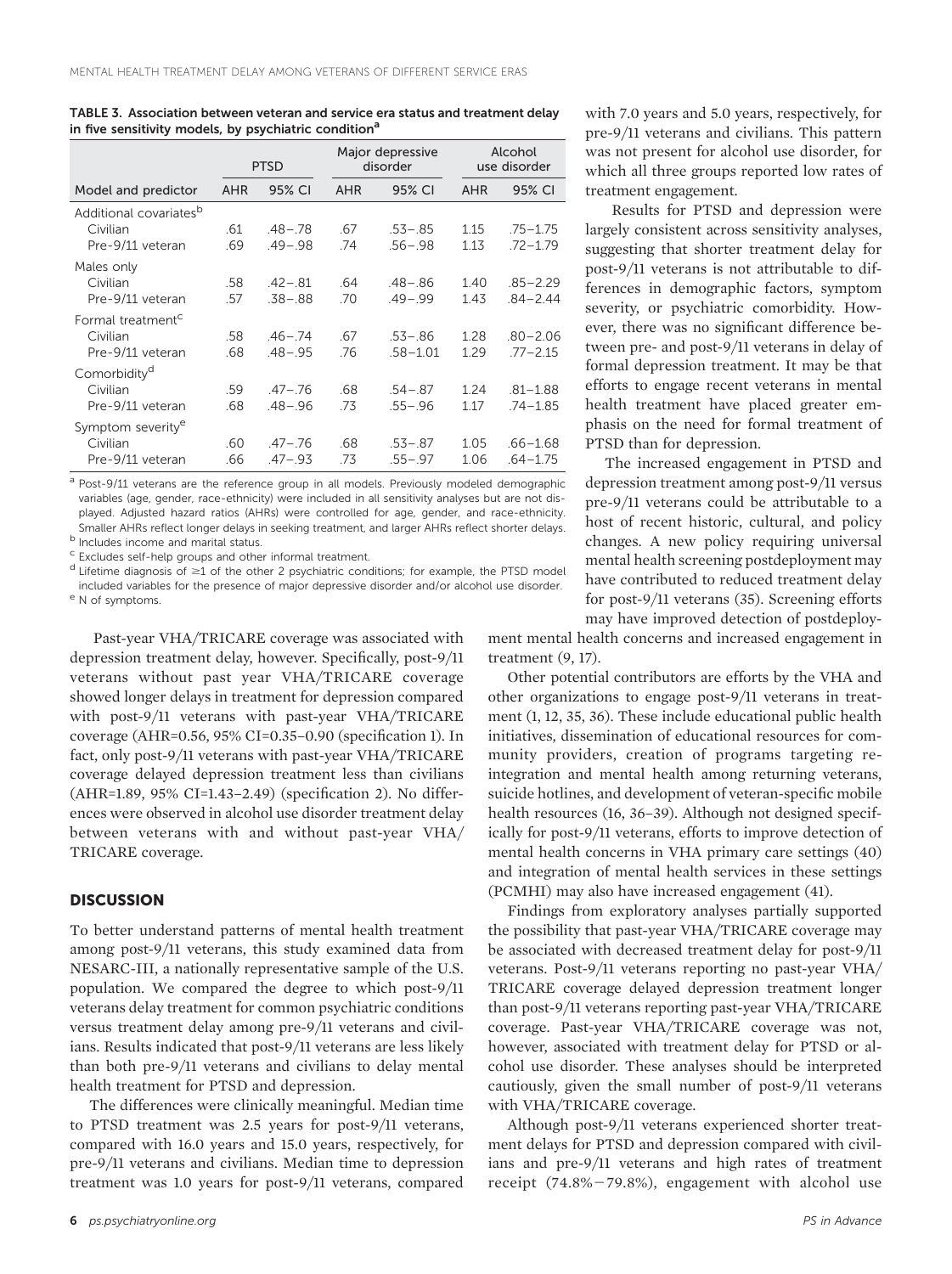disorder treatment for post-9/11 veterans was low (17.5%). This finding, which is consistent with previous reports (17, 23), is concerning, given the morbidity and mortality associated with alcohol use disorder (42, 43). Several factors may help explain low rates of treatment engagement among both veterans and civilians with alcohol use disorder. A study of over 22 million Americans with current substance use disorders who had not sought care in the past year found the most commonly stated reasons were feeling unready to stop drinking and a lack of health insurance or means to pay for treatment (44). Lack of problem recognition and stigma are also common reasons for not seeking substance abuse treatment (8, 45, 46). A review of 17 population studies indicated that alcohol misuse is less likely to be perceived as a mental illness and is more stigmatized than other psychiatric disorders (47), which may account for the lower rate of treatment engagement across our sample for alcohol use disorder compared with PTSD and depression. Limited alcohol use disorder treatment across multiple studies suggests that future research and clinical efforts to engage individuals in treatment are critically important. Future research could also explore why recent veterans are not seeking treatment faster for alcohol use disorder compared with veterans of earlier eras, unlike the pattern for PTSD and depression.

Although racial-ethnic differences were not the focus of this study, longer delays for PTSD and depression treatment were found for individuals from racial-ethnic minority groups compared with non-Hispanic whites. This finding is consistent with broader literature on mental health disparities indicating that individuals from racial-ethnic minority groups are less likely to engage in and more likely to delay mental health treatment (20). Future studies could examine risk and protective factors associated with treatment delay among members of racial-ethnic minority groups and interventions to increase engagement.

Limitations of this study included a modest number of veterans, particularly post-9/11 veterans, affecting our ability to detect small effects and the accuracy of observed effects. We also lacked information regarding where treatment was received, limiting our ability to draw conclusions regarding which engagement efforts were responsible for reduced treatment delay among post-9/11 veterans. Likewise, the VHA/ TRICARE variable likely reflected different levels of access for pre-9/11 and post-9/11 veterans, and service connection, another aspect of access, was not assessed. The cross-sectional nature of the study increased risk of recall biases (e.g., inaccuracies in recalling age at symptom onset and treatment initiation for more temporally distant events), which may be larger for pre-9/11 veterans. Despite these limitations, the study had several strengths, including a large and nationally representative sample of the U.S. population, assessment of DSM-5 diagnoses of psychiatric conditions prevalent among veterans and for which evidence-based treatments are available, and inclusion of a number of sensitivity analyses to increase confidence in the pattern of findings.

## CONCLUSIONS

Post-9/11 veterans were less likely than pre-9/11 veterans and civilians to delay mental health treatment for PTSD and depression. Efforts in the past decade by the VHA, DoD, and nongovernmental organizations may have been influential in promoting mental health treatment engagement for this recent generation of military service members.

### AUTHOR AND ARTICLE INFORMATION

Department of Counseling Psychology, University of Wisconsin– Madison, Madison, Wisconsin (Goldberg); Health Services Research & Development (HSR&D) Center of Innovation (Goldberg, Lehavot, Katon, Chen, Fortney) and Center of Excellence in Substance Abuse Treatment and Education (CESATE) (Simpson), U.S. Department of Veterans Affairs (VA) Puget Sound Health Care System, Seattle; Department of Psychiatry and Behavioral Sciences (Lehavot, Fortney, Simpson) and Department of Health Services (Katon, Chen), University of Washington, Seattle; Kaiser Permanente Washington Health Research Institute, Seattle (Glass); National Center for PTSD, White River Junction, Vermont, and Geisel School of Medicine at Dartmouth, Hanover, New Hampshire (Schnurr); Center for Care Delivery and Outcomes Research, Minneapolis VA Health Care System, Minneapolis, and Department of Medicine and Psychiatry, University of Minnesota, Minneapolis (Sayer). Send correspondence to Dr. Goldberg [\(sbgoldberg@wisc.edu](mailto:sbgoldberg@wisc.edu)).

Dr. Goldberg and Dr. Chen were supported by a VA Office of Academic Affiliations Advanced Fellowship in HSR&D (TPH 61-000-24 and TPH 61-000-14, respectively). Dr. Simpson was supported by CESATE. Dr. Lehavot and Dr. Katon were supported by Career Development Awards (CDAs) from VA Clinical Science Research & Development (CX000867) and HSR&D (CDA 13-266), respectively. Dr. Glass was supported by the National Institutes of Health Extramural Loan Repayment Program for Health Disparities Research (L60 MD009373) and a Mentored Research Scientist Development Award (K01 AA023859). Dr. Fortney was supported by a grant (PCS-1406-19295) from the Patient-Centered Outcomes Research Institute and by a VA HSR&D Research Career Scientist Award. The views expressed in this article are solely those of the authors and do not reflect an endorsement by or the official policy or position of the VA.

Dr. Schnurr is a member of the scientific advisory board for Noblis Therapeutics. The other authors report no financial relationships with commercial interests.

Received September 27, 2018; revision received December 7, 2018; accepted January 9, 2019; published online March 7, 2019.

### REFERENCES

- 1. National Academies of Sciences, Engineering, and Medicine: Evaluation of the Department of Veterans Affairs Mental Health Services. Washington, DC, National Academies Press, 2018
- 2. Elbogen EB, Wagner HR, Johnson SC, et al: Are Iraq and Afghanistan veterans using mental health services? New data from a national random-sample survey. Psychiatr Serv 2013; 64:134–141
- 3. Seal KH, Metzler TJ, Gima KS, et al: Trends and risk factors for mental health diagnoses among Iraq and Afghanistan veterans using Department of Veterans Affairs health care, 2002–2008. Am J Public Health 2009; 99:1651–1658
- 4. Fulton JJ, Calhoun PS, Wagner HR, et al: The prevalence of posttraumatic stress disorder in Operation Enduring Freedom/ Operation Iraqi Freedom (OEF/OIF) veterans: a meta-analysis. J Anxiety Disord 2015; 31:98–107
- 5. Kok BC, Herrell RK, Thomas JL, et al: Posttraumatic stress disorder associated with combat service in Iraq or Afghanistan: reconciling prevalence differences between studies. J Nerv Ment Dis 2012; 200:444–450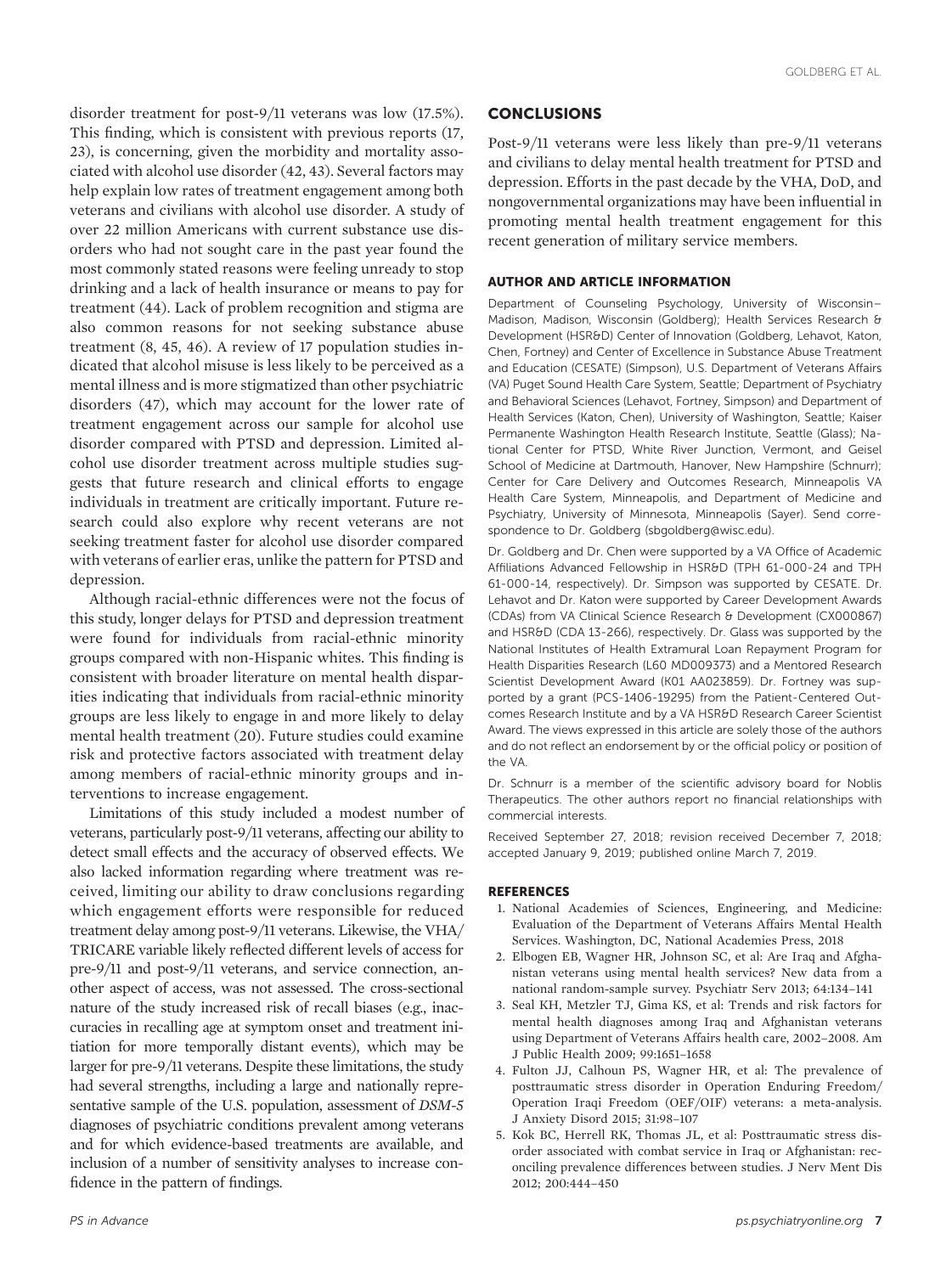- 6. Ramchand R, Rudavsky R, Grant S, et al: Prevalence of, risk factors for, and consequences of posttraumatic stress disorder and other mental health problems in military populations deployed to Iraq and Afghanistan. Curr Psychiatry Rep 2015; 17:37
- 7. Thomas JL, Wilk JE, Riviere LA, et al: Prevalence of mental health problems and functional impairment among active component and National Guard soldiers 3 and 12 months following combat in Iraq. Arch Gen Psychiatry 2010; 67:614–623
- 8. Burnett-Zeigler I, Ilgen M, Valenstein M, et al: Prevalence and correlates of alcohol misuse among returning Afghanistan and Iraq veterans. Addict Behav 2011; 36:801–806
- 9. Hoge CW, Grossman SH, Auchterlonie JL, et al: PTSD treatment for soldiers after combat deployment: low utilization of mental health care and reasons for dropout. Psychiatr Serv 2014; 65: 997–1004
- 10. Sayer NA, Noorbaloochi S, Frazier P, et al: Reintegration problems and treatment interests among Iraq and Afghanistan combat veterans receiving VA medical care. Psychiatr Serv 2010; 61:589–597
- 11. Veterans and Military Service Organizations. Washington, DC, US Department of Veterans Affairs, Office of the Secretary, 2017. <https://www.va.gov/vso/index.asp>
- 12. Karlin BE, Ruzek JI, Chard KM, et al: Dissemination of evidencebased psychological treatments for posttraumatic stress disorder in the Veterans Health Administration. J Trauma Stress 2010; 23: 663–673
- 13. Cornwell BL, Brockmann LM, Lasky EC, et al: Primary caremental health integration in the Veterans Affairs health system: program characteristics and performance. Psychiatr Serv 2018; 69: 696–702
- 14. Zivin K, Pfeiffer PN, Szymanski BR, et al: Initiation of primary care–mental health integration programs in the VA health system: associations with psychiatric diagnoses in primary care. Med Care 2010; 48:843–851
- 15. Industry Recognizes VA Campaigns for Raising Public Awareness for Veterans Mental Health Care. Washington, DC, US Department of Veterans Affairs, Office of Public and Intergovernmental Affairs, Sept 19, 2012. [https://www.va.gov/opa/pressrel/pressrelease.cfm?](https://www.va.gov/opa/pressrel/pressrelease.cfm?id=2384) [id=2384](https://www.va.gov/opa/pressrel/pressrelease.cfm?id=2384)
- 16. Straits-Tröster KA, Brancu M, Goodale B, et al: Developing community capacity to treat post-deployment mental health problems: a public health initiative. Psychol Trauma 2011; 3:283–291
- 17. Vanneman ME, Harris AHS, Chen C, et al: Postdeployment behavioral health screens and linkage to the Veterans Health Administration for Army Reserve component members. Psychiatr Serv 2017; 68:803–809
- 18. Hebert M, Rosenheck R, Drebing C, et al: Integrating peer support initiatives in a large healthcare organization. Psychol Serv 2008; 5: 216–227
- 19. Health Benefits: Returning Servicemembers (OEF/OIF/OND). Washington, DC, US Department of Veterans Affairs, Jan 15, 2019. [https://www.va.gov/healthbene](https://www.va.gov/healthbenefits/apply/returning_servicemembers.asp)fits/apply/returning\_service[members.asp](https://www.va.gov/healthbenefits/apply/returning_servicemembers.asp)
- 20. Wang PS, Berglund P, Olfson M, et al: Failure and delay in initial treatment contact after first onset of mental disorders in the National Comorbidity Survey Replication. Arch Gen Psychiatry 2005; 62:603–613
- 21. Kessler RC, Foster CL, Saunders WB, et al: Social consequences of psychiatric disorders, I. educational attainment. Am J Psychiatry 1995; 152:1026–1032
- 22. Wang PS, Angermeyer M, Borges G, et al: Delay and failure in treatment seeking after first onset of mental disorders in the World Health Organization's World Mental Health Survey Initiative. World Psychiatry 2007; 6:177–185
- 23. Grant BF, Goldstein RB, Saha TD, et al: Epidemiology of DSM-5 alcohol use disorder: results from the National Epidemiologic Survey on Alcohol and Related Conditions–III. JAMA Psychiatry 2015; 72:757–766
- 24. American Community Survey, 2012. Suitland, MD, Bureau of the Census, 2013
- 25. Hasin DS, Shmulewitz D, Stohl M, et al: Procedural validity of the AUDADIS-5 depression, anxiety and post-traumatic stress disorder modules: substance abusers and others in the general population. Drug Alcohol Depend 2015; 152:246–256
- 26. Hasin DS, Greenstein E, Aivadyan C, et al: The Alcohol Use Disorder and Associated Disabilities Interview Schedule–5 (AUDADIS-5): procedural validity of substance use disorders modules through clinical re-appraisal in a general population sample. Drug Alcohol Depend 2015; 148:40–46
- 27. Goldstein RB, Smith SM, Chou SP, et al: The epidemiology of DSM-5 posttraumatic stress disorder in the United States: results from the National Epidemiologic Survey on Alcohol and Related Conditions–III. Soc Psychiatry Psychiatr Epidemiol 2016; 51: 1137–1148
- 28. Lehavot K, Katon JG, Chen JA, et al: Post-traumatic stress disorder by gender and veteran status. Am J Prev Med 2018; 54:e1–e9
- 29. Smith SM, Goldstein RB, Grant BF: The association between posttraumatic stress disorder and lifetime DSM-5 psychiatric disorders among veterans: data from the National Epidemiologic Survey on Alcohol and Related Conditions–III (NESARC-III). J Psychiatr Res 2016; 82:16–22
- 30. Hale AC, Sripada RK, Bohnert KM: Past-year treatment utilization among individuals meeting DSM-5 PTSD criteria: results from a nationally representative sample. Psychiatr Serv 2018; 69:341–344
- 31. Olfson M, Liu SM, Grant BF, et al: Influence of comorbid mental disorders on time to seeking treatment for major depressive disorder. Med Care 2012; 50:227–232
- 32. Hosmer DW, Lemeshow S, May S: Applied Survival Analysis: Regression Modeling of Time-to-Event Data, 2nd ed. Hoboken, NJ, Wiley, 2008
- 33. Lumley T: Survey: Analysis of Complex Survey Samples. r Package, Version 3.32. Vienna, R Foundation for Statistical Computing, 2017
- 34. R: A Language and Environment for Statistical Computing. Vienna, R Foundation for Statistical Computing, 2018
- 35. Hoge CW, Auchterlonie JL, Milliken CS: Mental health problems, use of mental health services, and attrition from military service after returning from deployment to Iraq or Afghanistan. JAMA 2006; 295:1023–1032
- 36. Sherman MD, Larsen JL: Family-focused interventions and resources for veterans and their families. Psychol Serv 2018; 15: 146–153
- 37. Danish SJ, Antonides BJ: What counseling psychologists can do to help returning veterans. Couns Psychol 2009; 37:1076–1089
- 38. Knox KL, Kemp J, McKeon R, et al: Implementation and early utilization of a suicide hotline for veterans. Am J Public Health 2012; 102(suppl 1):S29–S32
- 39. SAMHSA's Efforts to Support Veterans and Military Families. Rockville, MD, Substance Abuse and Mental Health Services Administration, Oct 12, 2018. [https://www.samhsa.gov/veterans](https://www.samhsa.gov/veterans-military-families/samhsas-efforts)[military-families/samhsas-efforts](https://www.samhsa.gov/veterans-military-families/samhsas-efforts)
- 40. Seal KH, Bertenthal D, Miner CR, et al: Bringing the war back home: mental health disorders among 103,788 US veterans returning from Iraq and Afghanistan seen at Department of Veterans Affairs facilities. Arch Intern Med 2007; 167:476–482
- 41. Bohnert KM, Pfeiffer PN, Szymanski BR, et al: Continuation of care following an initial primary care visit with a mental health diagnosis: differences by receipt of VHA primary care–-mental health integration services. Gen Hosp Psychiatry 2013; 35:66–70
- 42. Kendler KS, Ohlsson H, Karriker-Jaffe KJ, et al: Social and economic consequences of alcohol use disorder: a longitudinal cohort and co-relative analysis. Psychol Med 2017; 47:925–935
- 43. Lozano R, Naghavi M, Foreman K, et al: Global and regional mortality from 235 causes of death for 20 age groups in 1990 and 2010: a systematic analysis for the Global Burden of Disease Study 2010. Lancet 2012; 380:2095–2128